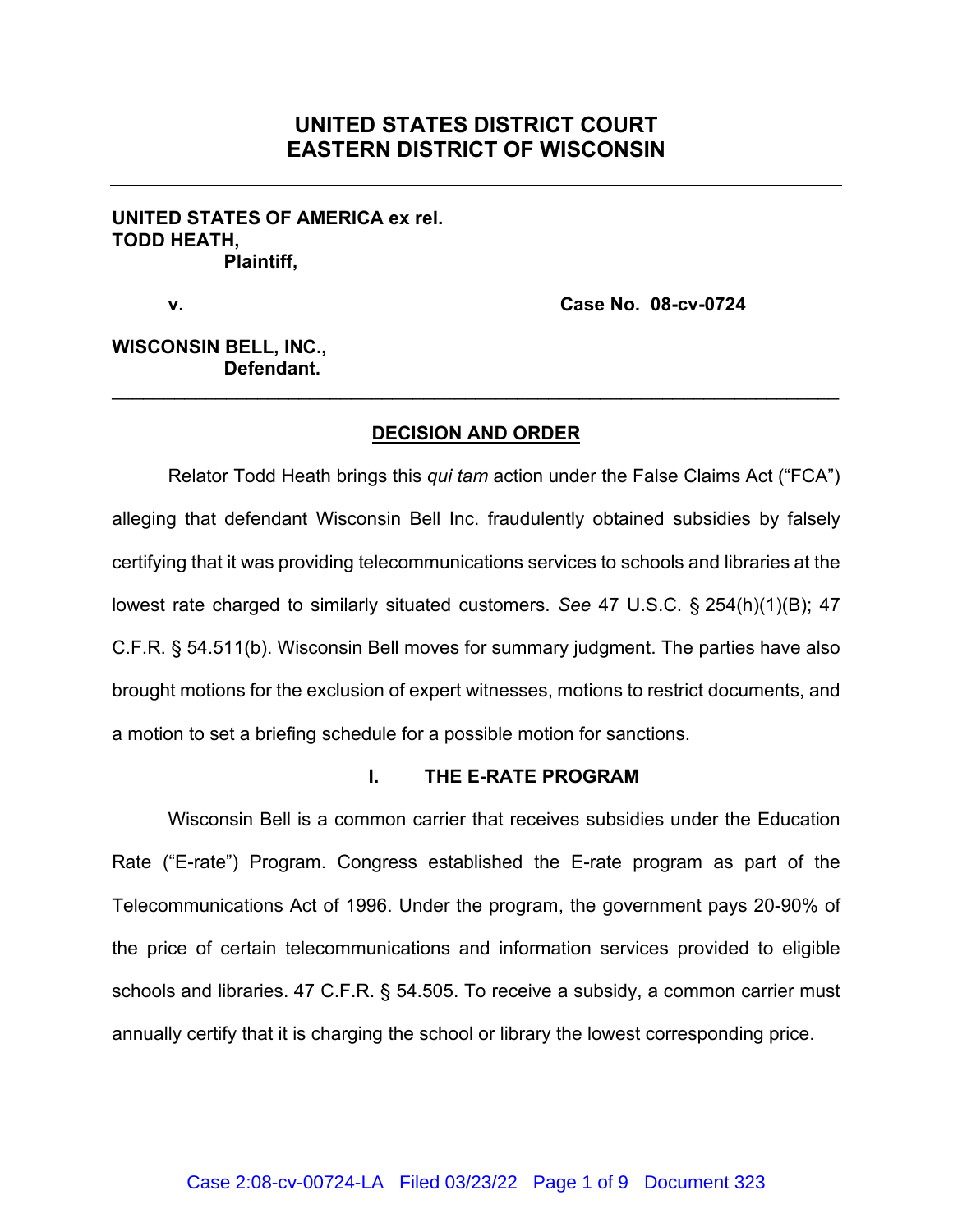The "Lowest corresponding price" or "LCP" is the lowest price that a service provider charges "similarly situated" nonresidential customers for "similar services," unless the Federal Communications Commission or equivalent state commission finds that the LCP is "not compensatory." 47 C.F.R. §§ 54.500, 54.511(b). "Similarly situated" is not a defined term in the regulations but the FCC has provided guidance on which customers are similarly situated. *See Meza Morales v. Barr*, 973 F.3d 656, 664-65 (7th Cir. 2020) (Deference to agency guidance is appropriate where regulation is ambiguous). In general, schools and libraries must be in a provider's geographic service area (i.e., "the area in which [it] is seeking to serve customers with any of its [E-rate] services") to be considered similarly situated. *In the Matter of Fed.-State Joint Bd. on Universal Serv.*, 12 F.C.C. Rcd. 8776, ¶ 487 (1997) ("First Report and Order"). Further, customers are not "similarly situated" when they are differentiated by factors "clearly and significantly" affecting cost, including but not limited to traffic volume, mileage from a switching facility, and length of contract. *Id.* at ¶ 488.

### **II. SUMMARY JUDGMENT STANDARD**

Summary judgment is required where "there is no genuine dispute as to any material fact and the movant is entitled to judgment as a matter of law." Fed. R. Civ. P. 56(a). When considering a motion for summary judgment, I view the evidence in the light most favorable to the non-moving party and must grant the motion if no reasonable juror could find for that party. *Anderson v. Liberty Lobby, Inc.*, 477 U.S. 242, 248, 255 (1986).

### **III. ANALYSIS**

The FCA imposes civil liability on any person who "knowingly presents, or causes to be presented, a false or fraudulent claim for payment or approval."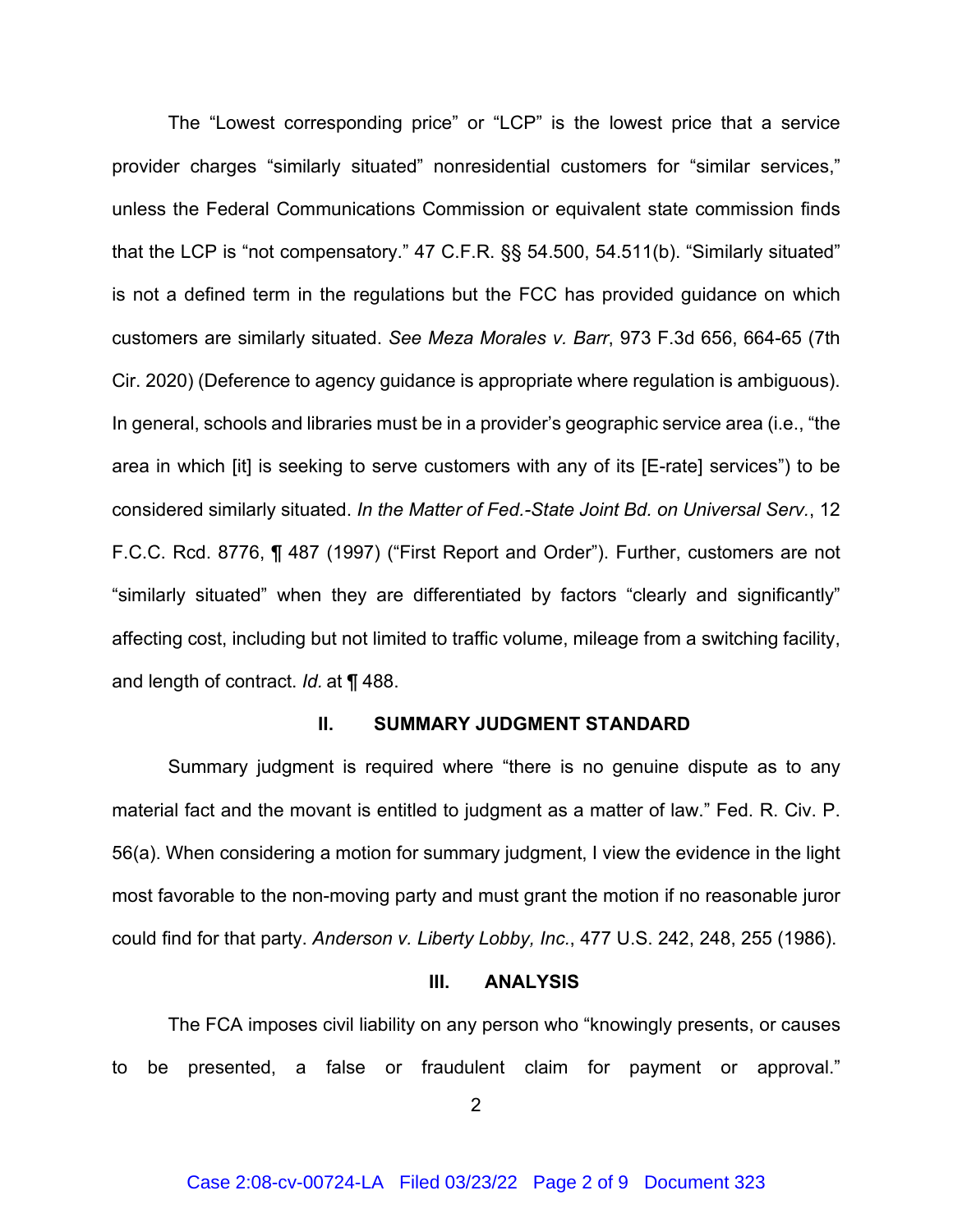31 U.S.C. § 3729(a)(1)(A). FCA civil claims thus require proof of two primary elements: (1) falsity and (2) scienter. The Supreme Court has also interpreted § 3729(a)(1)(A) to require that knowingly false claims be material to the government's payment decision for liability to attach. *Univ. Health Servs., Inc. v. U.S. ex real. Escobar*, 579 U.S. 176, 193 (2016).

### **A. Heath Does Not Show Falsity**

Heath argues that Wisconsin Bell is liable under the FCA because it submitted claims for subsidies while falsely certifying compliance with the LCP rule. To show that any certification was false, Heath must first show that Wisconsin Bell violated the LCP rule. A provider violates the rule if it charges E-rate customers a higher rate than it charged similarly situated customers for similar services. 47 C.F.R. §§ 54.500, 54.511(b). Customers are similarly situated if they are within the same geographic service area and they are not significantly different based on factors related to cost including, but not limited to, traffic volume, mileage from a switching facility, and length of contract. First Report and Order, 12 F.C.C. Rcd. 8776, ¶ 488.

Heath makes no argument that any of Wisconsin Bell's customers were similarly situated based on any factors related to cost.<sup>[1](#page-2-0)</sup> Heath concedes that cost factors are relevant to the similarly situated analysis but argues that Wisconsin Bell has the burden of showing customers were not similarly situated. The only authority Heath points to in

<span id="page-2-0"></span><sup>&</sup>lt;sup>1</sup> Heath makes two references to his expert witness, James Webber, having evaluated factors related to cost, but does describe what factors Webber considered or which customers (if any) he found to be similarly situated. Undeveloped and perfunctory arguments are waived, and Heath's failure to develop this argument is sufficient to find waiver. *See Crespo v. Colvin*, 824 F.3d 667, 673 (7th Cir. 2016).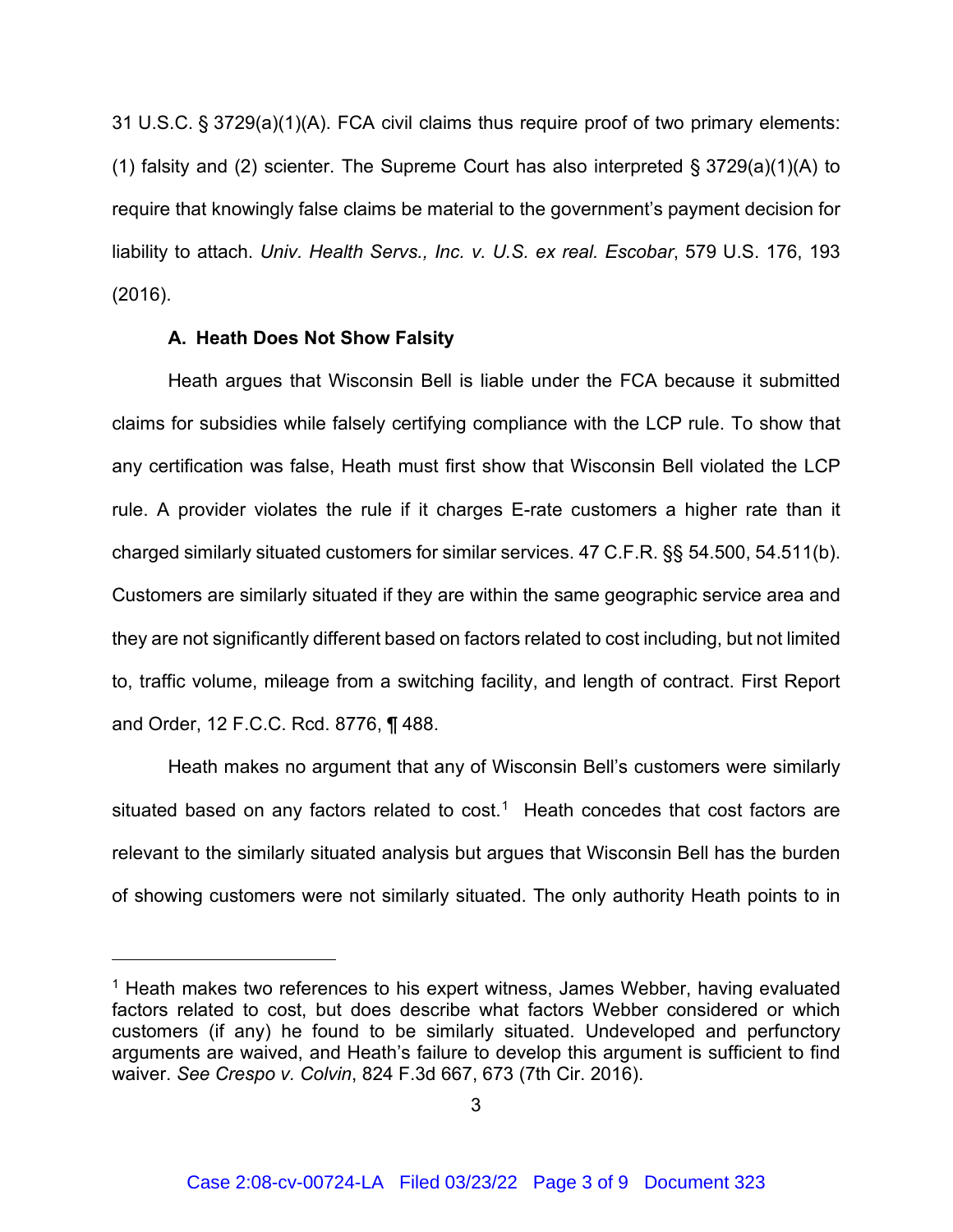support of his argument is FCC guidance stating that providers are only permitted to charge prices "above the prices charged to other similarly situated customers when those providers can show that they face demonstrably and significantly higher costs." *Id.*

To begin with, this statement does not describe which party has the burden of proving which customers are similarly situated. Rather, by its terms, it applies only after similarly situated customers have been identified. Second, and more importantly, the FCA requires the relator—not the defendant—"to prove all essential elements of the cause of action." 31 U.S.C. § 3731(d). *See also U.S. ex rel. Crews v. NCS Healthcare of Ill., Inc.*, 460 F.3d 853, 857 (7th Cir. 2006) ("In effect, [relator] is arguing that [defendant] must prove that each and every claim it ever filed with the [government] was lawful, an argument that defies common sense and the plain language of the FCA"). Agency guidance on the interpretation of a regulation cannot alter the burden of proof set out by the FCA.

Because Heath does not show that any customers were similarly situated based on the relevant factors, he cannot show that any E-rate customers were charged more than the lowest corresponding price. However, Heath argues that Wisconsin Bell may have violated the LCP rule in three other ways: (1) it failed to "seek recourse" from the government before charging an E-rate customer a rate higher than the LCP; (2) it failed to offer E-rate customers the lowest prices available, including failing to offer negotiated state rates to customers who were eligible for those rates; and (3) it charged highly varied prices to different customers for similar services. For the reasons explained below, these arguments also fail.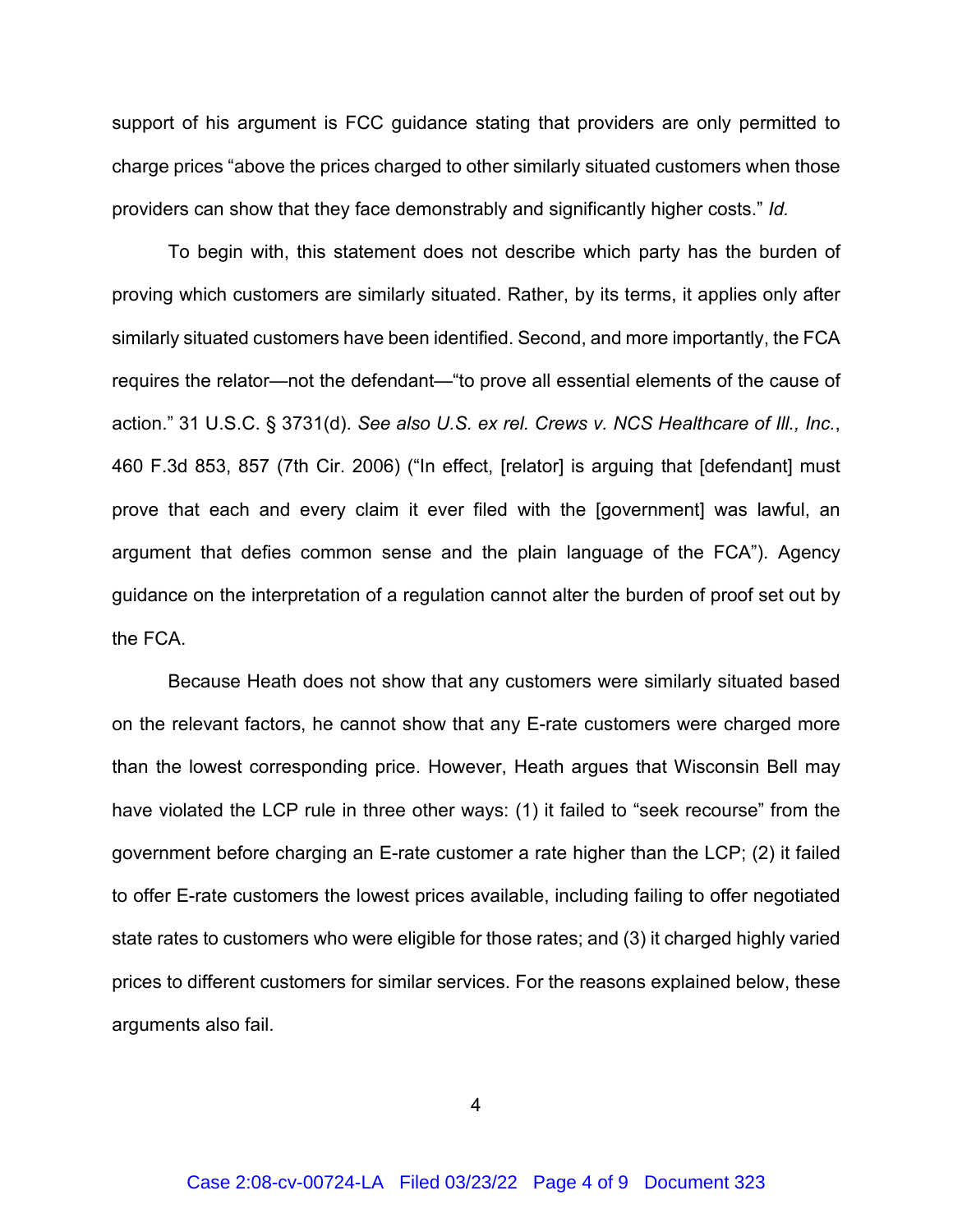### **1. Heath Does Not Show Wisconsin Bell Failed to Seek Recourse from the Government Before Charging Higher Than the LCP**

Heath argues that Wisconsin Bell was obligated to "seek recourse" from either the FCC or the equivalent state agency before charging any E-rate customer a price higher than the LCP. *See* 47 C.F.R. §§ 54.504(c); First Report and Order, ¶ 490. The problem with this argument is that, for the reasons discussed above, Heath has failed to show Wisconsin Bell charged any E-rate customers a price higher than the LCP in the first place. Accordingly, this argument fails.

### **2. Heath Does Not Show Wisconsin Bell's Pricing Policies Violated the LCP Rule**

Heath also argues that Wisconsin Bell's pricing policies precluded compliance with the LCP rule because they did not require salespeople to offer E-rate customers the lowest possible price. For instance, salespeople did not always inform customers that they were eligible for special, state negotiated rates and did not always offer customers equivalent, cheaper services. But the LCP rule does not require a provider to offer E-rate customers the *lowest* rate available; it requires providers to offer the lowest rate charged to *similarly situated customers*. Heath does not show that any customers that were charged the lower rates were similarly situated to those who were charged a higher rate. Without such a showing, a reasonable jury could not infer Wisconsin Bell violated the LCP rule. Accordingly, these arguments fail.

### **3. Price Variations Do Not Necessarily Violate the LCP Rule**

Heath next argues the varied prices charged to E-rate customers necessarily demonstrate violations of the LCP. According to Heath, "given the price variation, [the charges] could not possibly all have been LCP compliant." ECF no. 311 p. 13. But the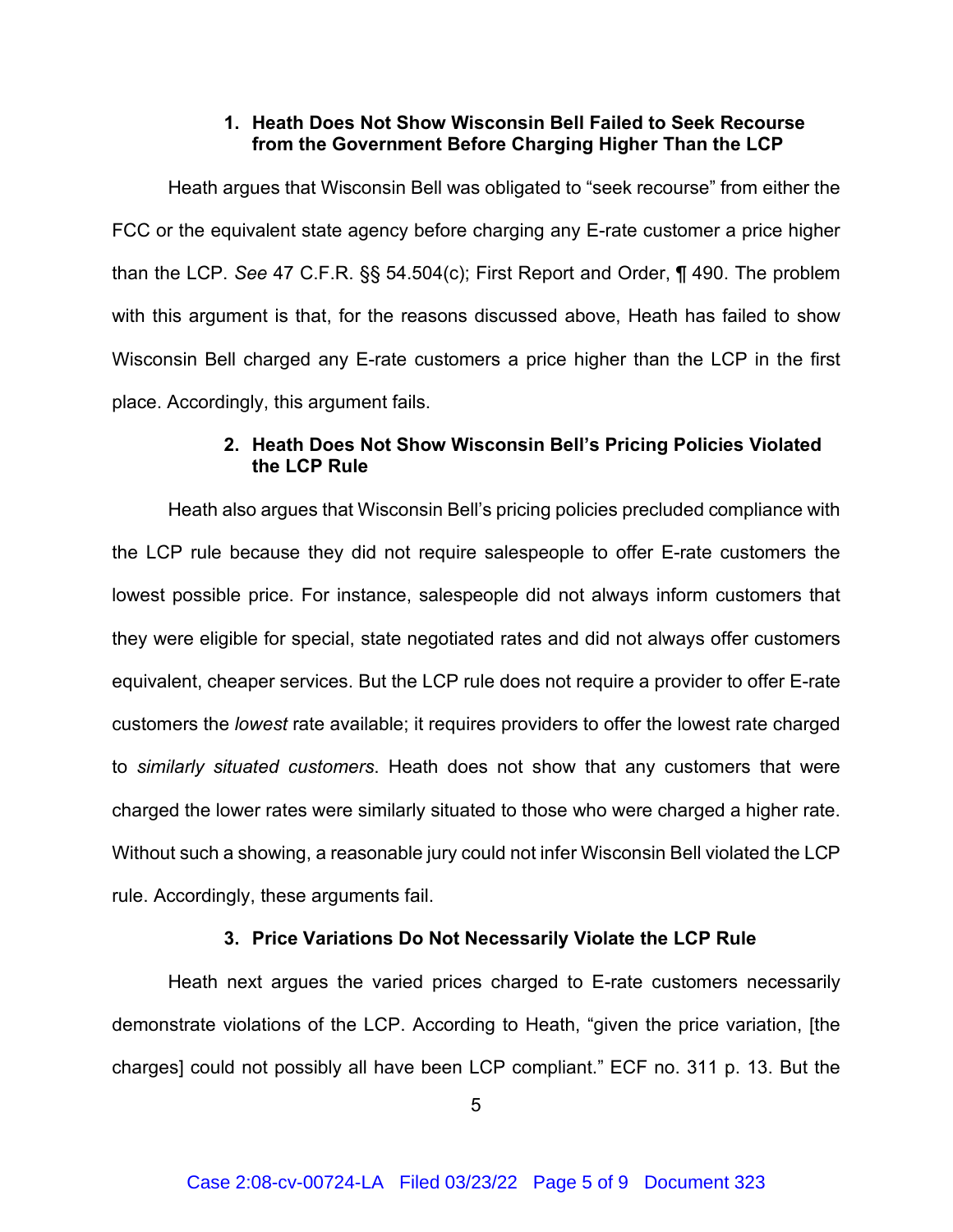LCP rule does not prohibit varied prices in and of themselves. Highly varied prices may be suspicious, but once again they do not demonstrate a violation of the LCP rule without a showing that the differently charged customers were similarly situated. Heath does not make that showing. Heath fares no better when he addresses specific price variations. For instance, Heath points to the Bruce Guadalupe Community School, which was charged a rate more than three times higher than the rate charged to Automatic Data, a non-residential customer buying the same service. But again, Heath makes no attempt to show that the two customers were similarly situated. Accordingly, this argument fails.

### **B. Relator Does Not Show Scienter**

Even if Heath's interpretations of the LCP rule are correct, his claims would nonetheless fail on scienter. The FCA's scienter requirement is statutorily defined. A party who submits, or causes to be submitted, a false claim to the government is liable only if it acted knowingly. 31 U.S.C. § 3729(a)(1)(A). "Knowingly" means "that a person, with respect to information (i) has actual knowledge of the information; (ii) acts in deliberate ignorance of the truth or falsity of the information; or (iii) acts in reckless disregard of the truth or falsity of the information." 31 U.S.C. § 3729(b)(1)(B). "The FCA levies significant consequences against parties found liable under the Act and balances the severity of its penalties by carefully circumscribing liability, in part through its scienter requirement." *U.S. ex rel. Schutte v. Supervalu Inc.*, 9 F.4th 455, 463 (7th Cir. 2021).

Recently, the Seventh Circuit adopted the Supreme Court's scienter standard for the Fair Credit Reporting Act from *Safeco Insurance Company of America v. Burr*, 551 U.S. 47, 127 (2007), and applied it to the FCA's scienter provision. *Id.* at 467. Under this standard, a finding of scienter is precluded if: (1) the defendant's interpretation of the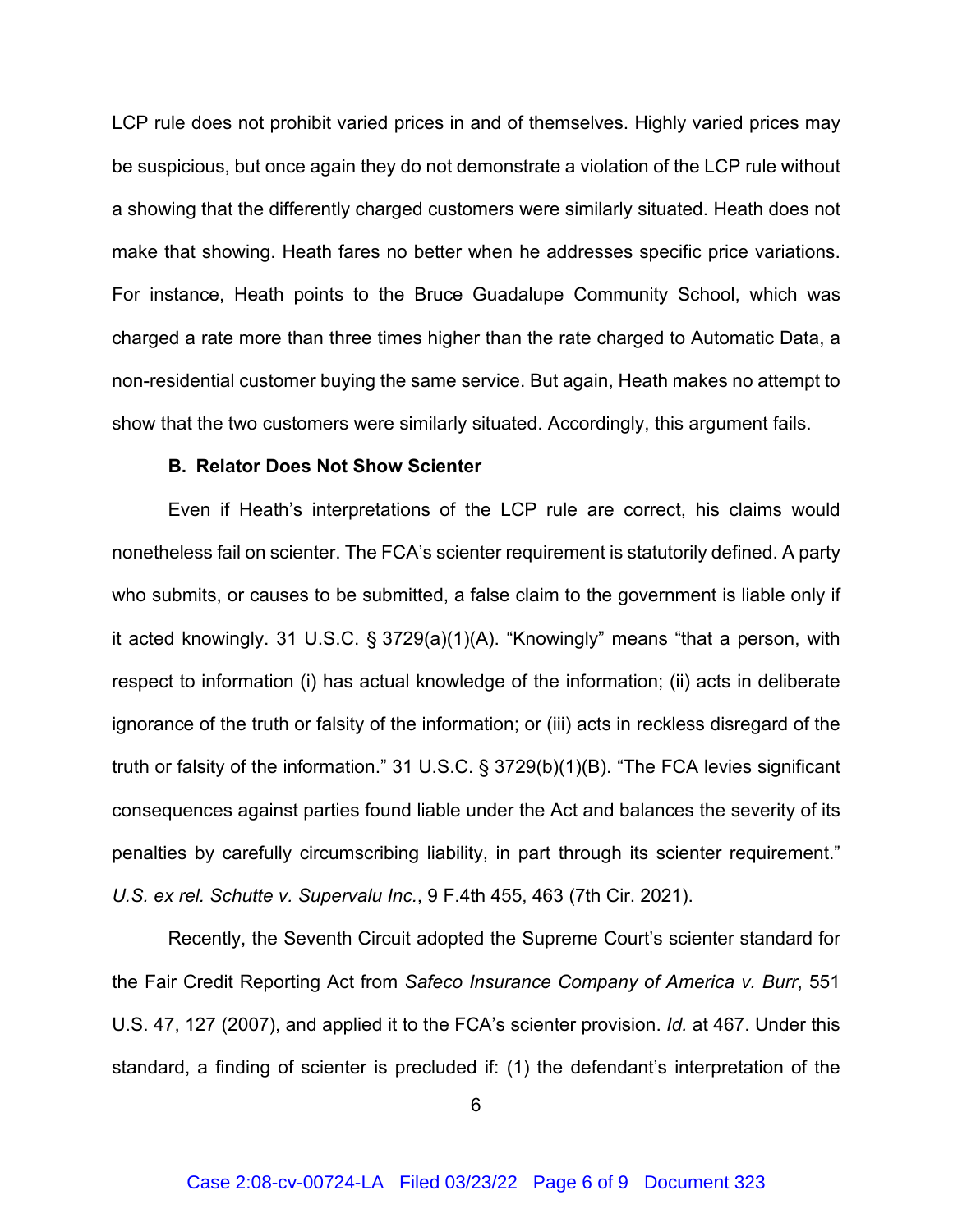regulation was objectively reasonable and (2) no authoritative guidance cautioned defendant against it. *Id.* at 464.

Wisconsin Bell interprets the LCP rule to allow it to consider cost-based factors when determining which customers are similarly situated and to allow it to offer different rates to different E-rate customers. I agree with these interpretations. Even, however, if they are incorrect, they are objectively reasonable because they are consistent with the plain language of the LCP rule and the FCC guidance. Heath does not identify any authoritative guidance cautioning Wisconsin Bell against these interpretations. Accordingly, Heath does not show scienter.

Because Heath does not show falsity or scienter, I will grant Wisconsin Bell's motion for summary judgment.

#### **IV. MOTIONS TO EXCLUDE**

The parties have also filed three motions to exclude expert opinions and testimony. Because I have decided Wisconsin Bell's motion for summary judgment on grounds unrelated to the content of those experts' reports, I need not address the motions and will deny them as moot.

#### **V. MOTIONS TO SEAL DOCUMENTS**

The parties have filed several motions to restrict access to documents they have submitted in support of their motions. The motions to restrict are unopposed, but because I have an obligation to ensure that court filings remain open to public review unless good cause for restricting them is shown, I must still decide whether the materials may be restricted. *See, e.g., Baxter Int'l Inc. v. Abbott Labs.*, 297 F.3d 544, 545 (7th Cir. 2002). Most of the documents which the parties have moved to restrict did not inform my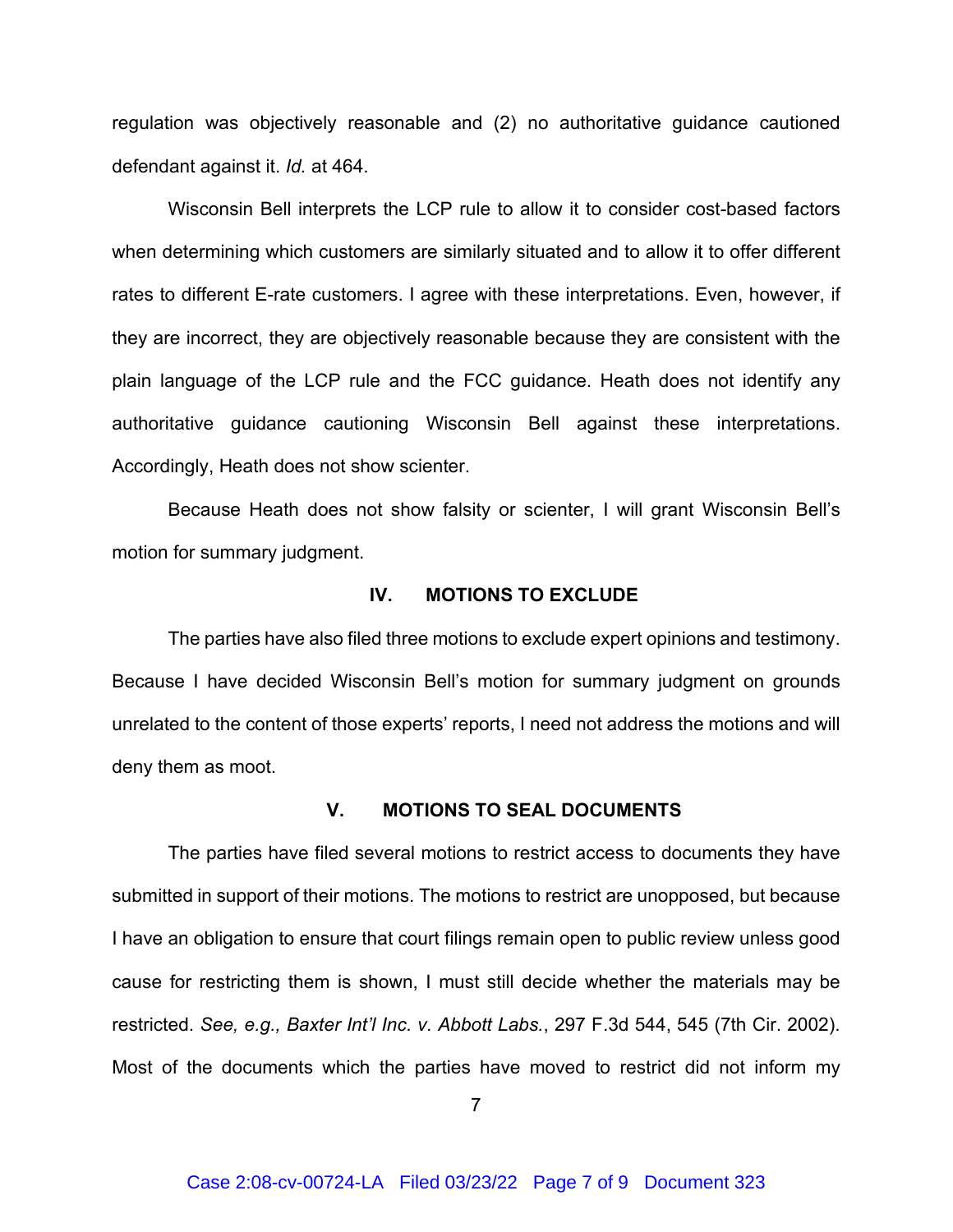decision. As such, these documents may remain restricted. *See Baxter*, 297 F.3d at 545 (only documents that "underpin the judicial decision" are open to public inspection); *see also City of Greenville, Ill. v. Sungenta Crop Protection, LLC,* 764 F.3d 695, 698 (7th Cir. 2014) (the public has no right to access documents that "cannot conceivably aid the understanding of judicial decision making").

Some of the documents the parties wish to restrict were relevant to my decision, and I cannot restrict access to them unless they contain trade secrets or other categories of bona fide long-term confidentiality. *Baxter*, 297 F,3d at 545 (7th Cir. 2002). The parties do not argue that the documents reveal trade secrets or other information that may be properly withheld from the public record. Accordingly, I will deny the motions to restrict as regards the following documents: ECF nos. 277, 310, 312, 314-1, 317, 318, and 319. I will grant the motions to restrict as regards the remaining documents.

### **VI. MOTION TO SET BRIEFING SCHEDULE**

Wisconsin Bell has filed a motion for leave to set a briefing schedule on a possible forthcoming motion for sanctions. Wisconsin Bell explains that it is unsure if such a motion would qualify as a "dispositive motion" under this Court's scheduling order and therefore requests a separate schedule. I will clarify that I do not consider a motion for sanctions to be a dispositive motion under the scheduling order in this case, but I am not inclined to set a briefing schedule on a motion for sanctions at this time. I will deny this motion, and the briefing schedule for any subsequent motions will be controlled by the local rules.